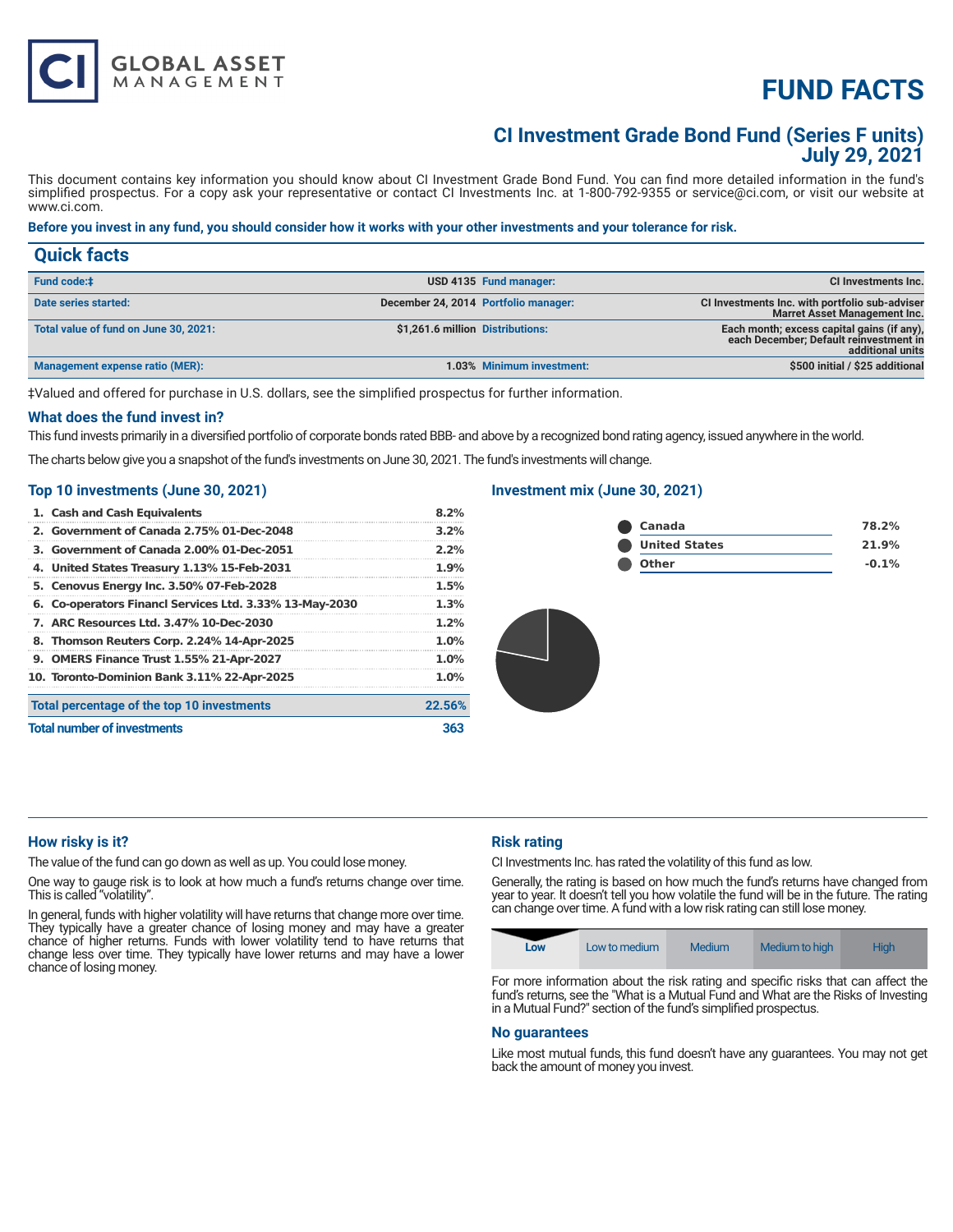# **CI Investment Grade Bond Fund (Series F units)**

## **How has the fund performed?**

This section tells you how Series F securities of the fund have performed over the past 6 calendar years. Returns are after expenses have been deducted. These expenses reduce the fund's returns.

#### **Year-by-year returns**

This chart shows how Series F securities of the fund performed in each of the past 6 calendar years. This fund series has not dropped in value in the last 6 calendar years. The range of returns and change from year to year can help you assess how risky the fund has been in the past. It does not tell you how the fund will perform in the future.



#### **Best and worst 3-month returns**

This table shows the best and worst returns for Series F securities of the fund in a 3- month period over the past 6 calendar years. The best and worst 3-month returns could be higher or lower in the future. Consider how much of a loss you could afford to take in a short period of time.

|                     | <b>Return</b> | 3 months ending | If you invested \$1,000 at the beginning of the period |
|---------------------|---------------|-----------------|--------------------------------------------------------|
| <b>Best return</b>  | 6.0%          | March 31. 2015  | Vour investment would be \$1,060.                      |
| <b>Worst return</b> | -3.7%         | March 31, 2021  | Vour investment would be \$963.                        |

#### **Average return**

As at June 30, 2021, a person who invested \$1,000 in this series of units of the fund 6 years ago now has \$1,285. This works out to an annual compound return of 3.9%.

## **Who is this fund for?**

#### **This fund may be suitable for you if you:**

- are seeking monthly income
- are investing for the medium term
- can tolerate low risk

#### **A word about tax**

In general, you'll have to pay income tax on any money you make on a fund. How much you pay depends on the tax laws of where you live and whether you hold the fund in a registered plan, such as a Registered Retirement Savings Plan or a Tax-Free Savings Account.

Keep in mind that if you hold your fund in a non-registered account, fund distributions are included in your taxable income, whether you get them in cash or have them reinvested.